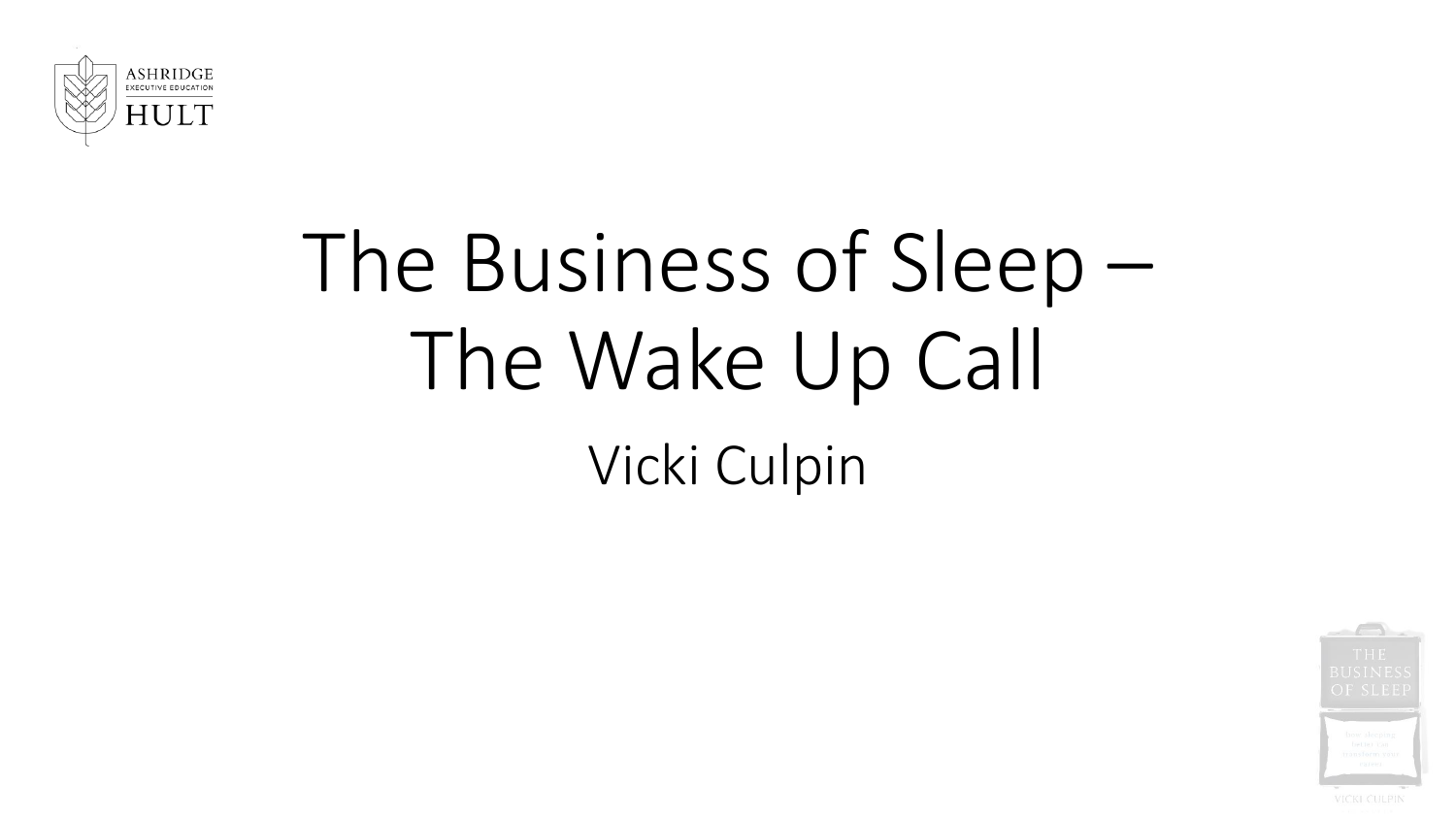

Last week, John, a junior doctor, admitted that for the past six months he had battled with alcoholism. John felt that initially he was able to cover up the effect of his drinking at work, but lately this has become more and more difficult, and he now feels that his drinking is significantly impacting his ability to do his job

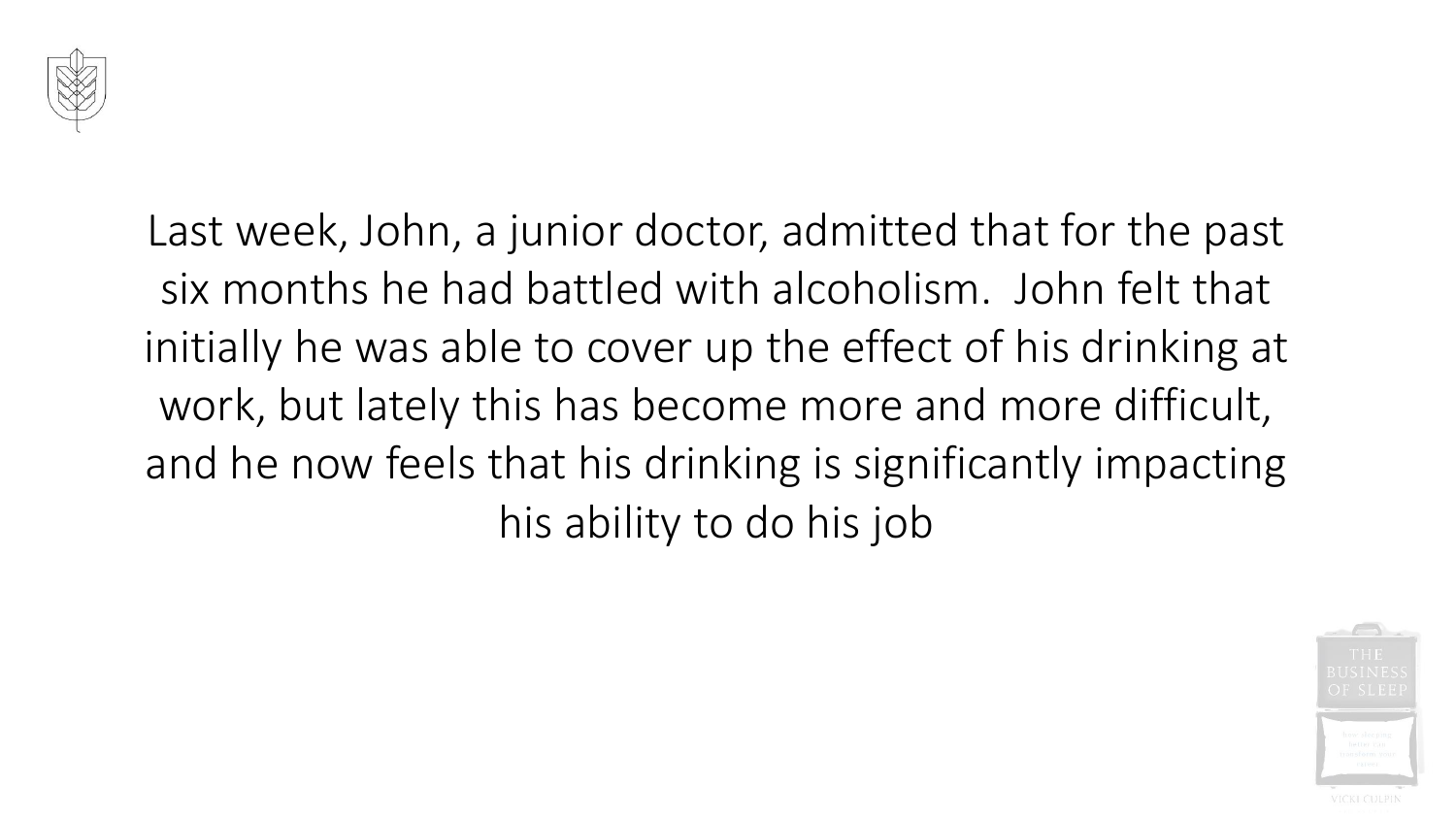

- He is often clumsy and has poor coordination
- He often arrives at work with a headache
- He feels constantly sluggish and has difficulty concentrating
- He is able to carry out routine tasks but struggles with anything relying on higher level cognitive skills, e.g.
	- He finds it difficult to generate new solutions to problems
	- He has become more risky, and often becomes over confident with these risky decisions
	- He often struggles finding appropriate words when communicating verbally

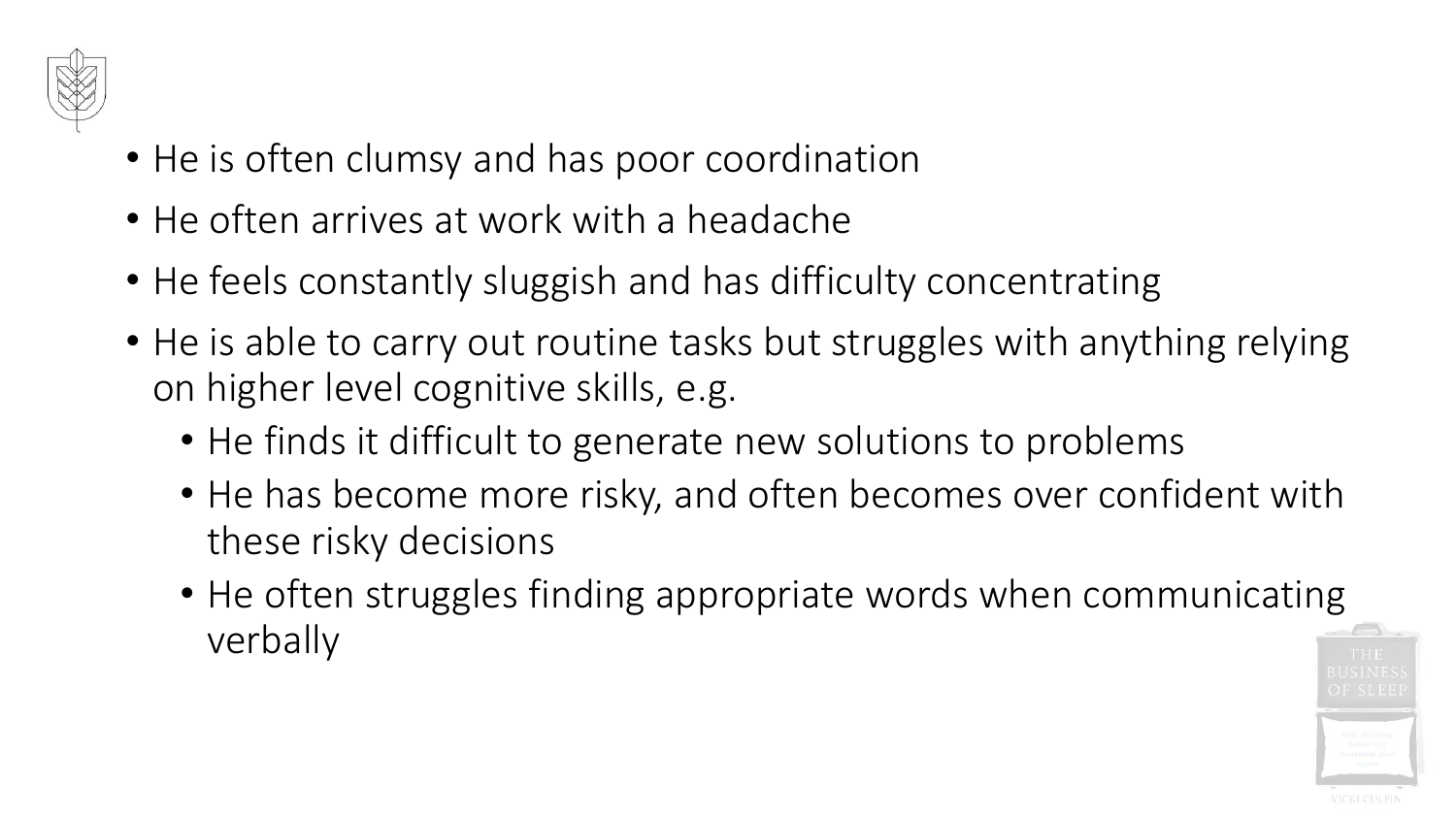

After about 17 hours, alertness sharply declines, to the point where our wakefulness is similar to the effects of a blood alcohol concentration of 0.05% After 24 hours, alertness is equivalent to a blood alcohol concentration of 0.1%

The legal driving limit in the UK is 0.08% in England and Wales, and 0.05% in Scotland

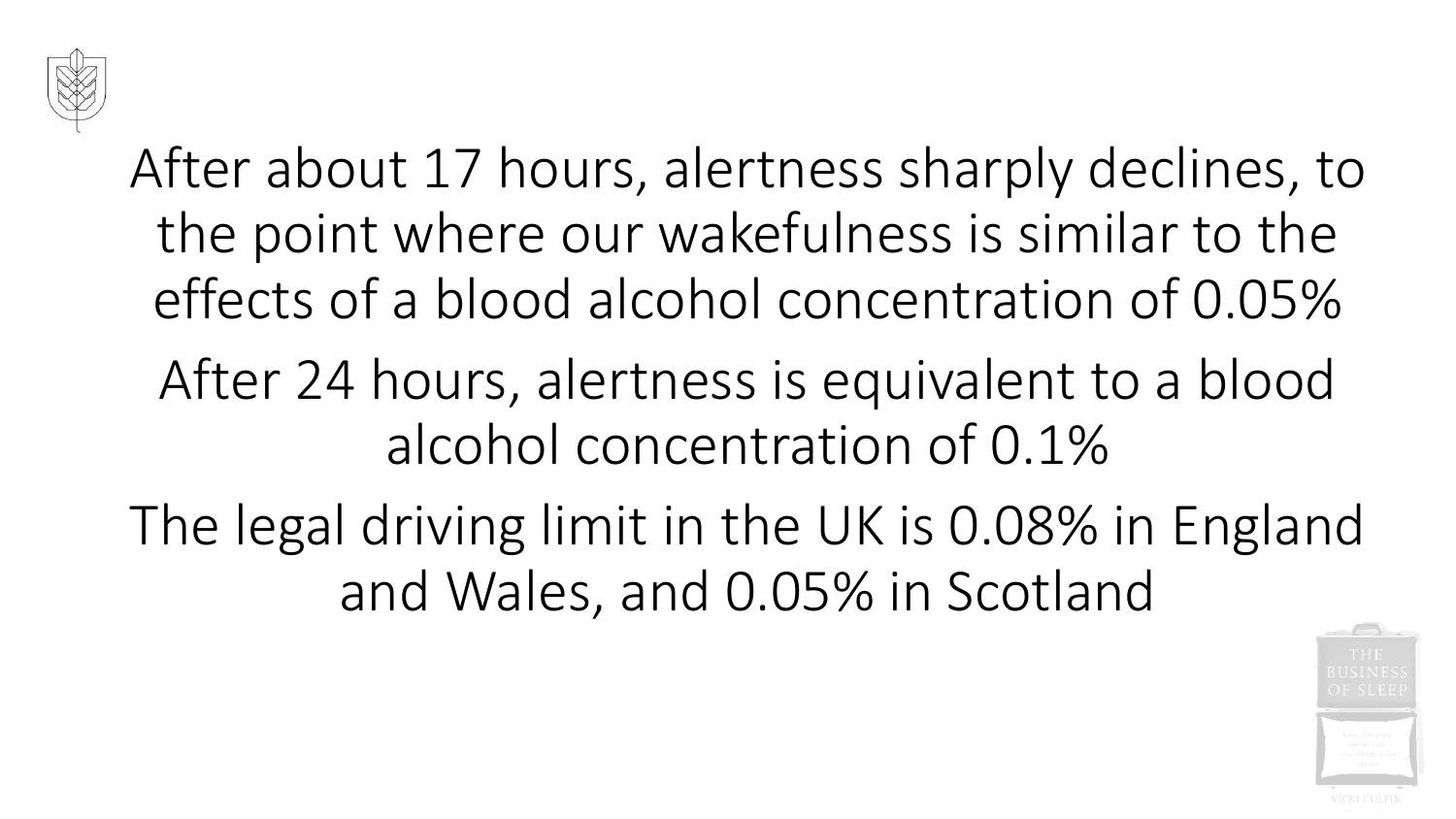

- Research in the US found that doctors who work extended shifts of 24hrs are twice as likely to be involved in a traffic accident on their way home from work
- The likelihood of crashing a car is significantly greater after a night shift than any other shift pattern
	- AND, the more tired a person becomes, the less able they are to accurately gauge their performance

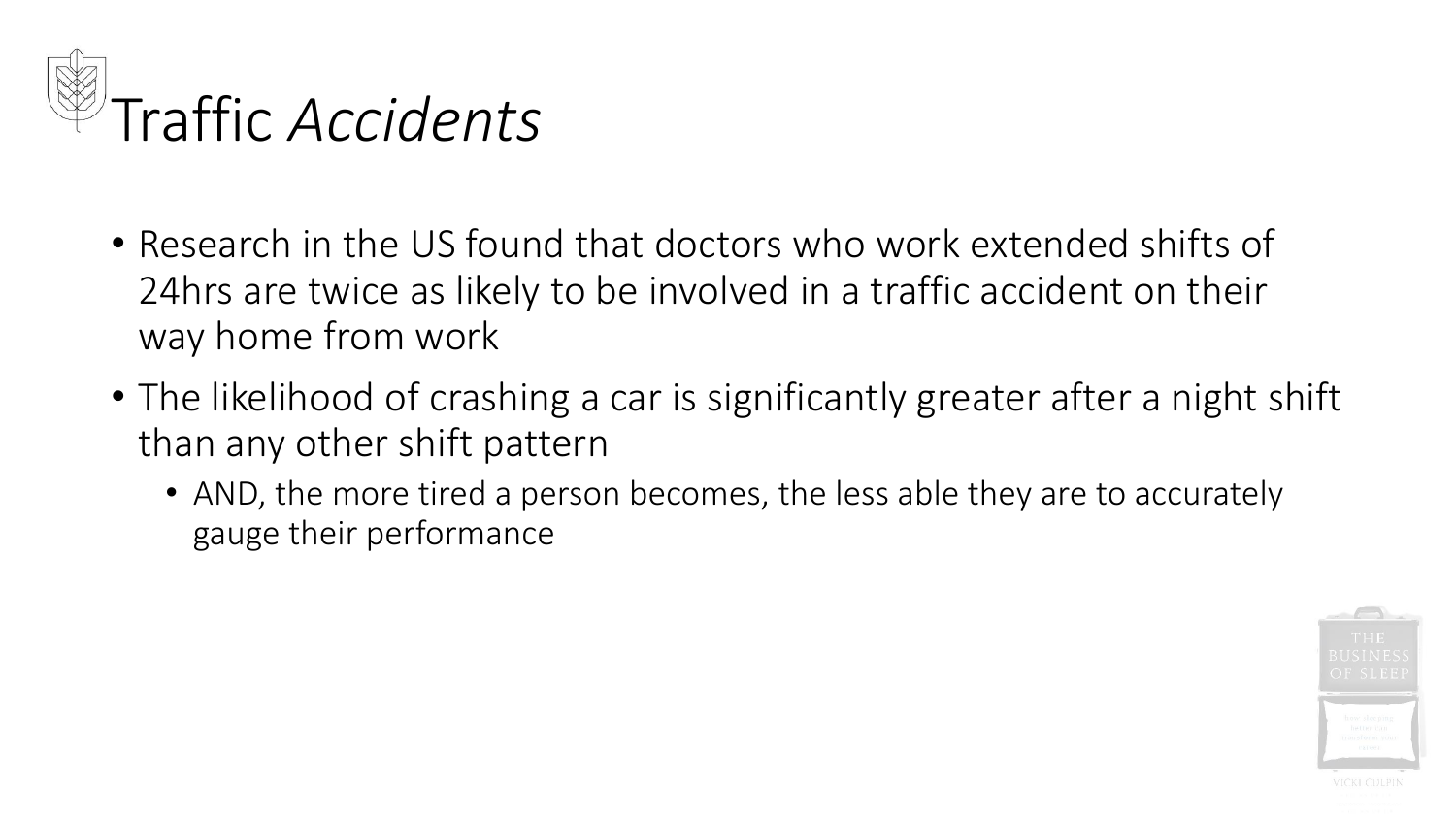

Every adult human spends approximately 1/3rd of their life on this activity

Failure to take part in this activity will always ultimately prove fatal

Ineffective completion of this task can increase mortality by up to 13% and is related to 7 of the top 15 causes of death

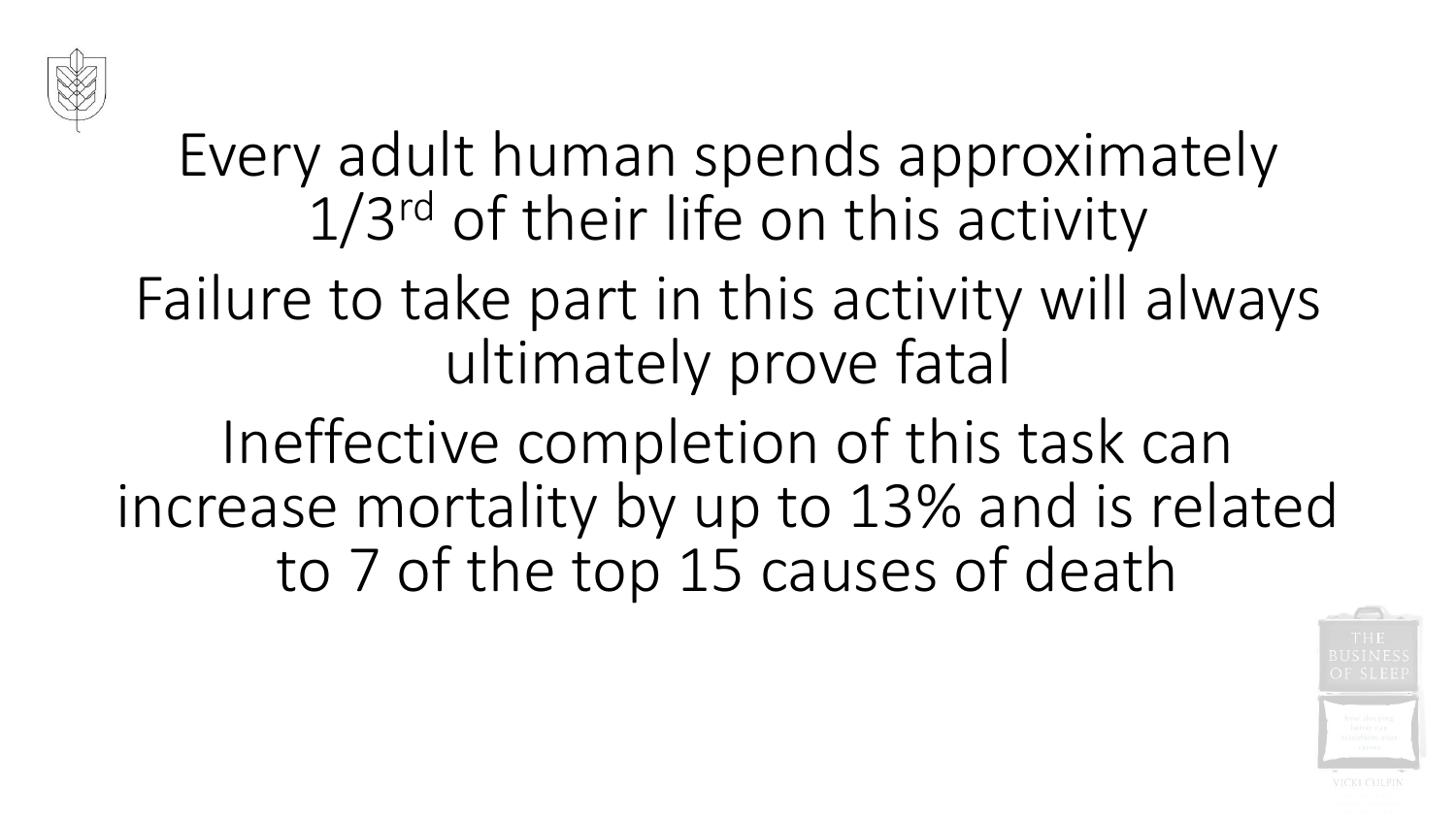

# Adults who regularly sleep fewer than 6hrs per night have a 13% increased mortality risk (7% for 6-7hrs per night)

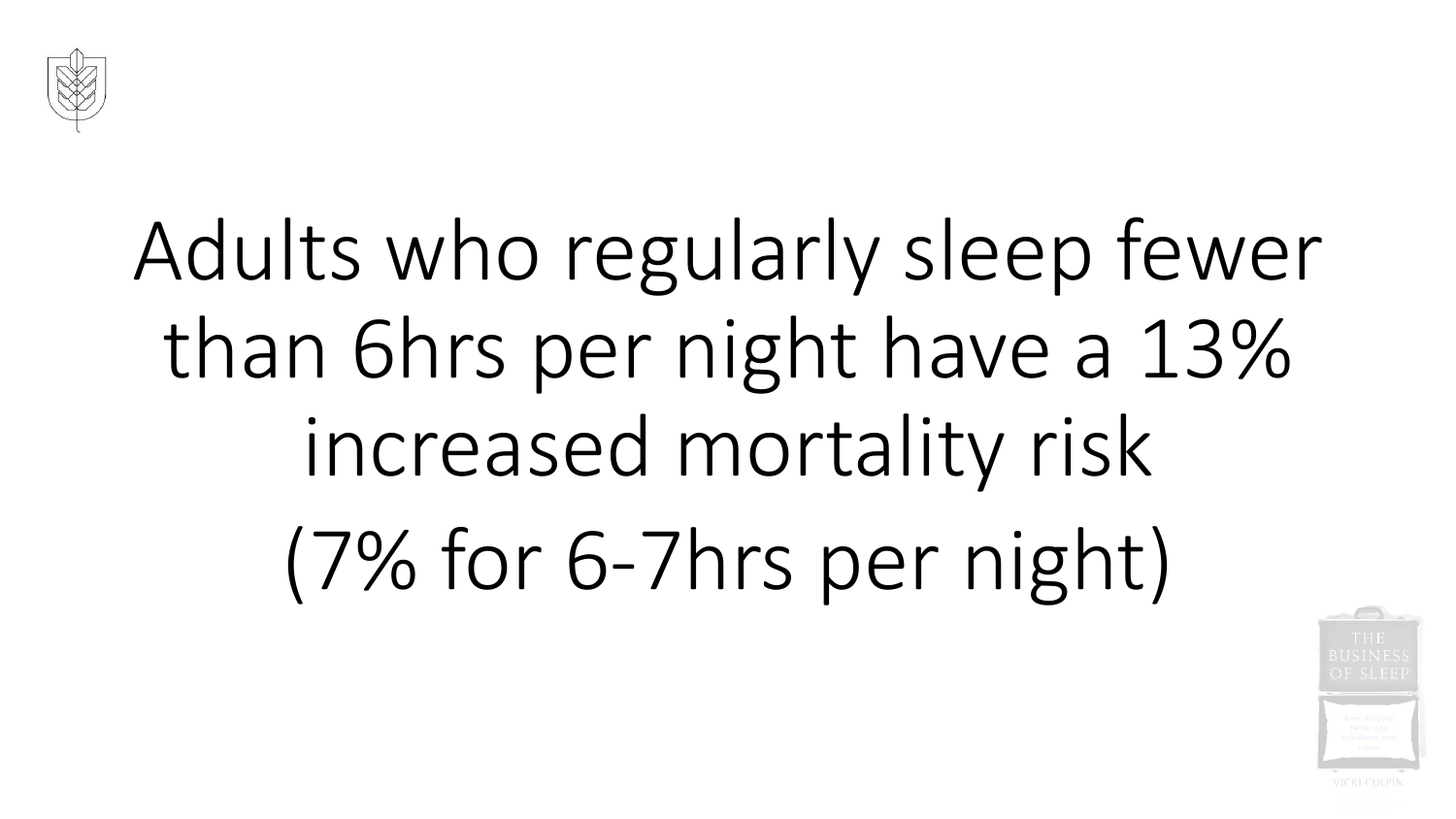

## Insufficient sleep has been linked with 7 of the 15 leading causes of death - cardiovascular disease, malignant neoplasm, cerebrovascular disease, accidents, diabetes, septicaemia and hypertension

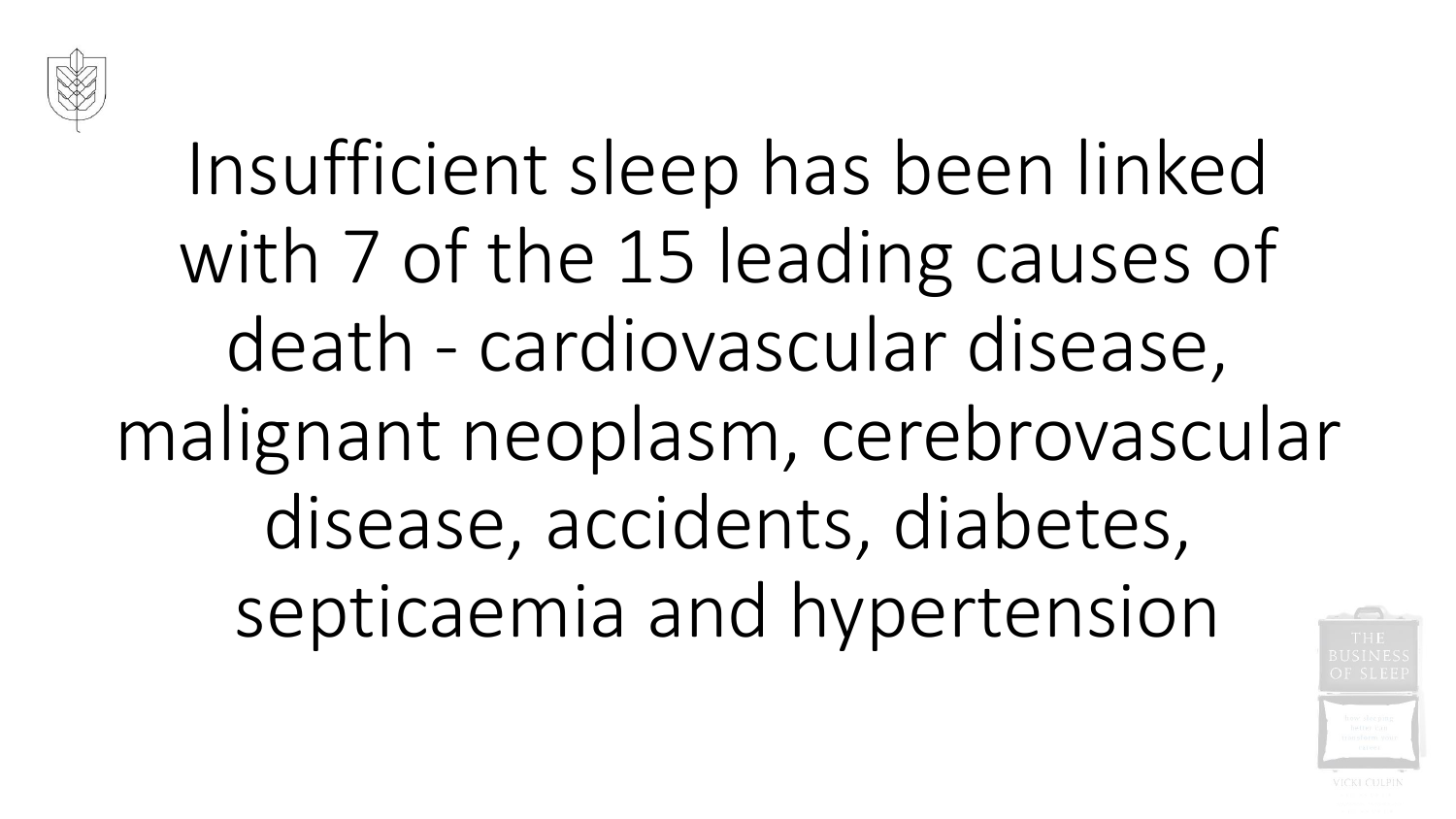

#### How much training time do you give over to the topic?

#### How often do you discuss the topic with colleagues and trainees?

#### …..and the impact of failing to consider this?

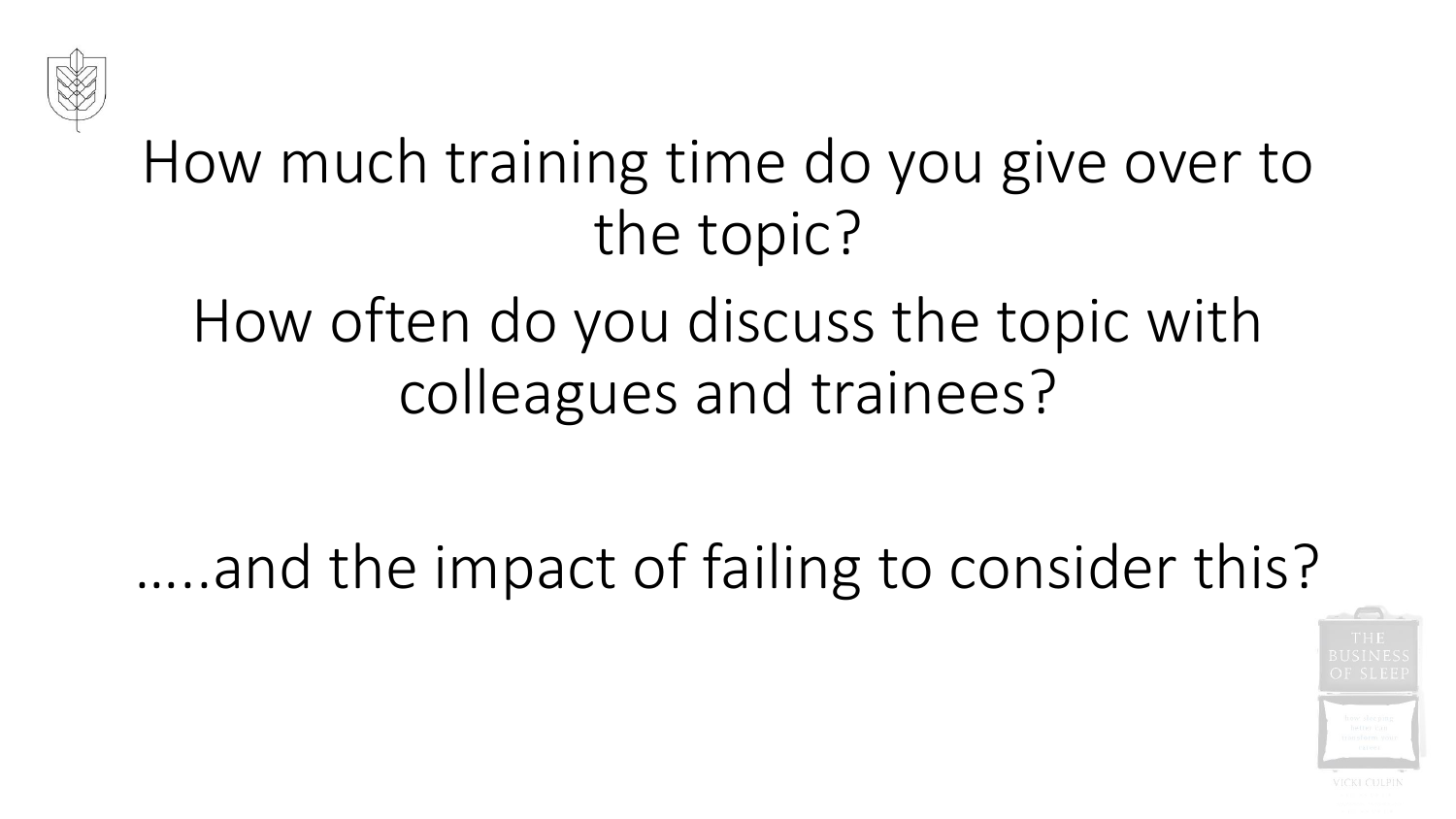

- Hypertension
	- Habitually short (<5hrs) and long sleepers (>9hrs) are more likely to develop hypertension than those sleeping 7-8hrs per night
- Obesity
	- Leptin is reduced and ghrelin increases with poor sleep
	- 5hrs sleep a night or less increases ghrelin by 15% and reduces leptin by 15% compared with sleeping 8hrs per night
- Type II Diabetes
	- Short and long sleepers are significantly more likely to develop Type II Diabetes in adulthood (even after controlling for other predictive factors)

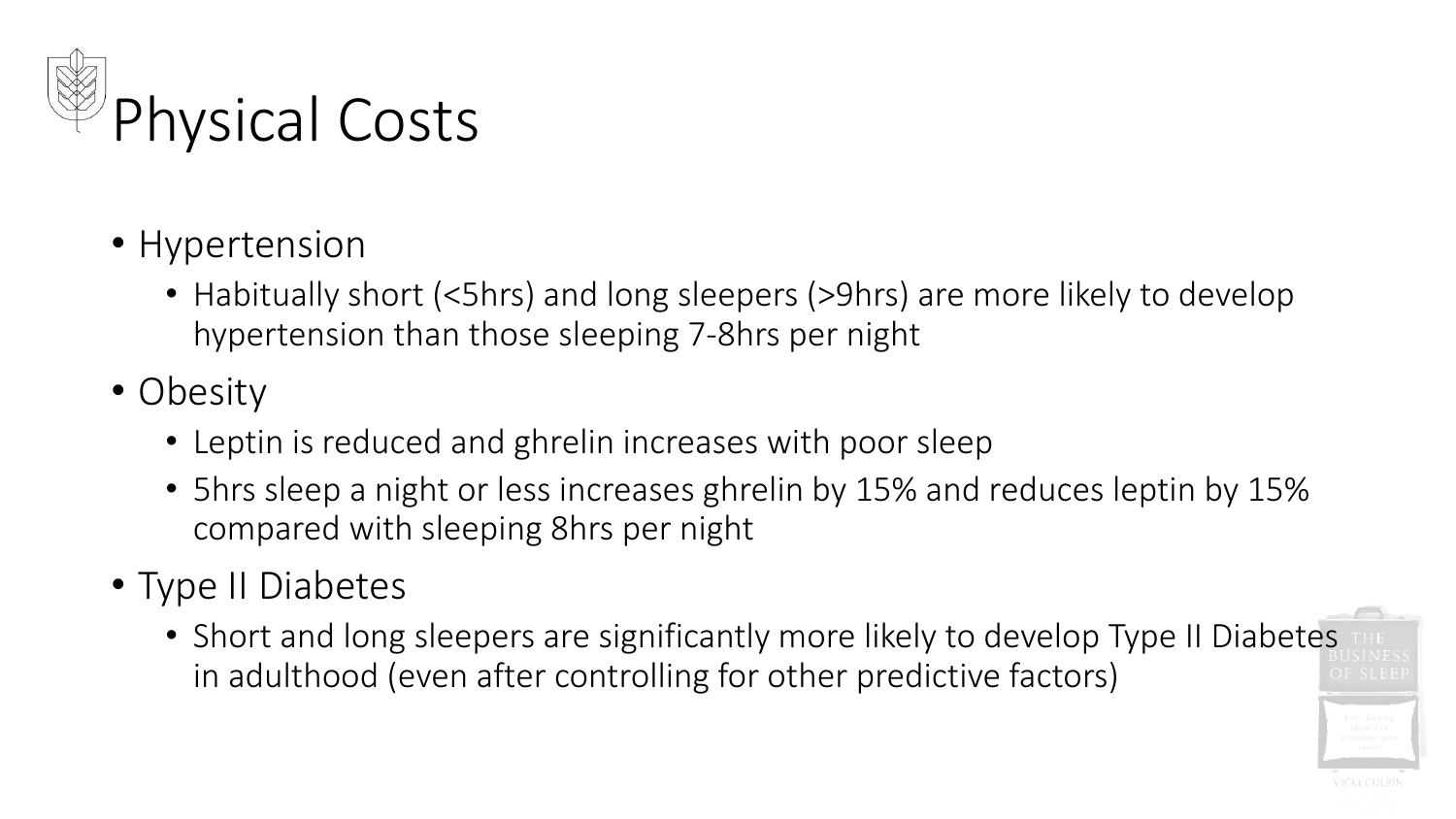

- Memory
	- 40% reduction in ability to form new memories when sleep deprived prior to being given new information to learn
		- Performance NOT inferior for negative material
	- Sleep before learning benefits encoding
	- Sleep after learning improves memory consolidation
	- 19%-21% enhancement in motor performance after only one night of sleep (up to 12hrs post-training)

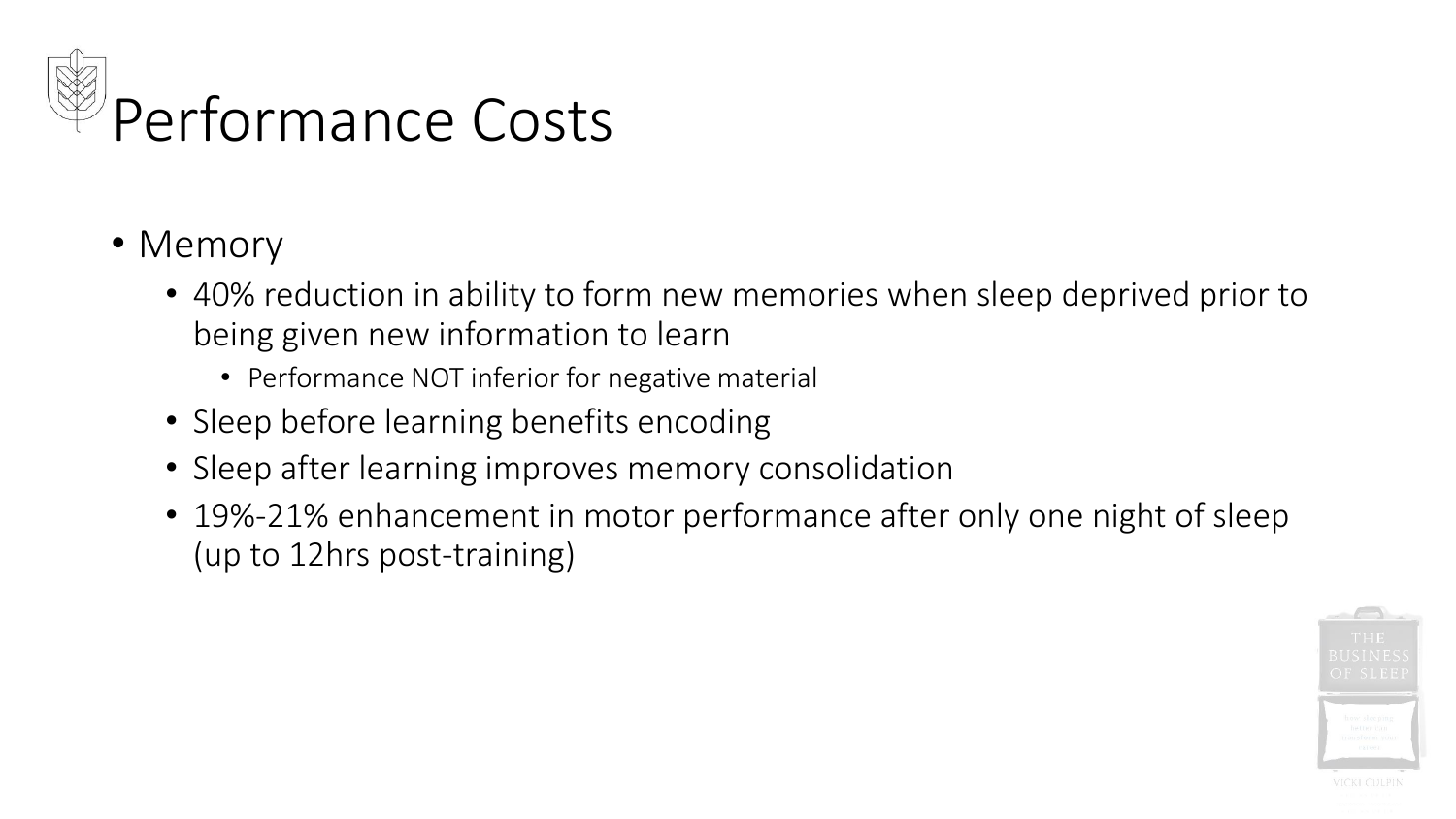

- Decision-Making
	- Challenger Space Shuttle Disaster

"Working excessive hours, while admirable, raises serious questions when it jeopardizes job performance, particularly when critical management decisions are at stake"

- Three Mile Island and Chernobyl
- One night of sleep loss significantly reduced on-call anaesthetists innovative thinking
- Divergent thinking relies heavily on the prefrontal cortex (30% of brain mass)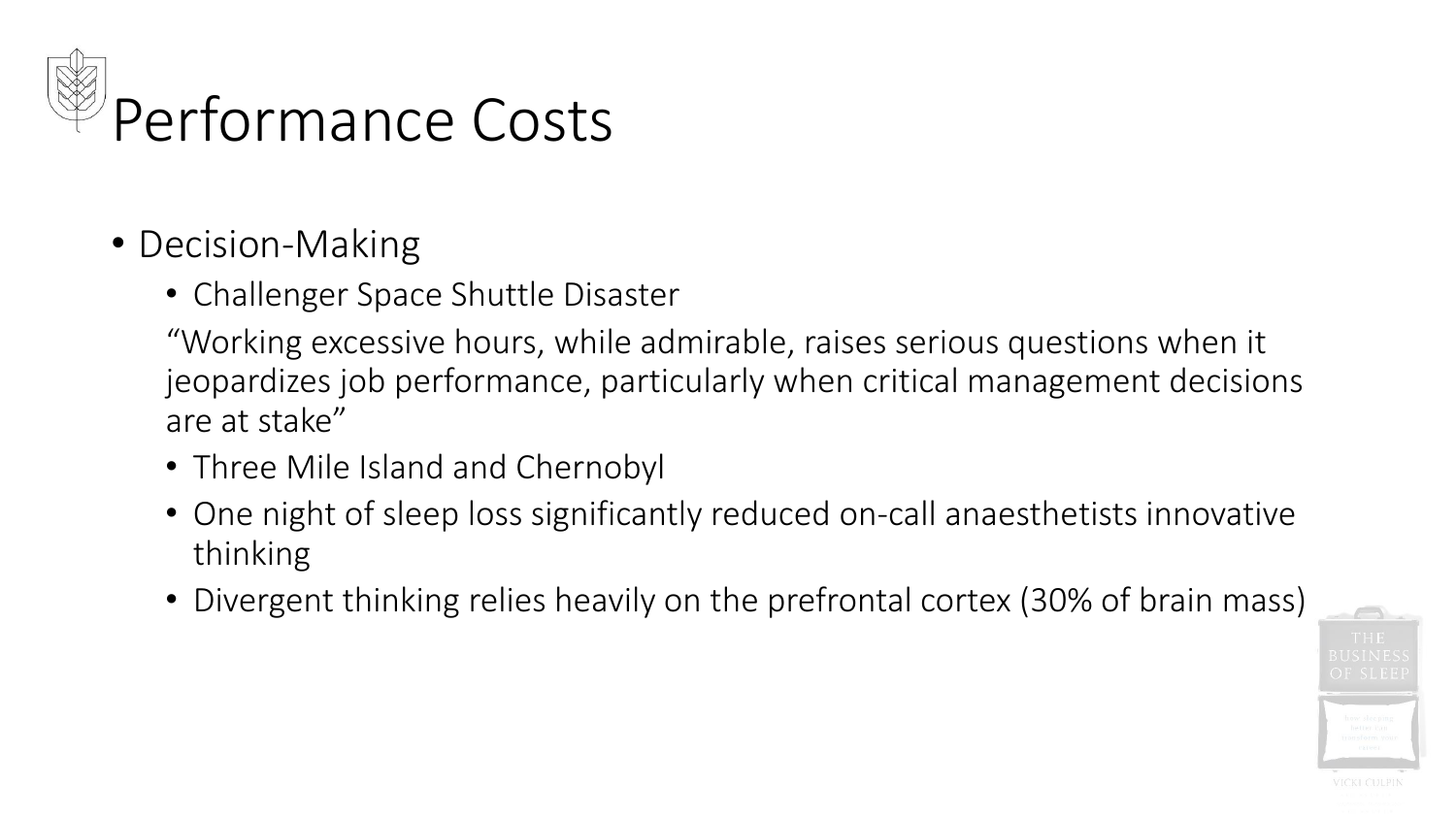

- Compared to a 16hr shift, on call doctors working a 24hrs shift:
	- Have twice as many attentional failures when working overnight
	- Make five times as many serious diagnostic errors
	- Commit 36% more serious medical errors
	- Report 300% more fatigue-related medical errors that lead to a patients death
	- Suffer 61% more needlestick and other sharps injuries
	- Experience a 1.5 to 2 Standard Deviation deterioration in performance on both clinical and nonclinical tasks

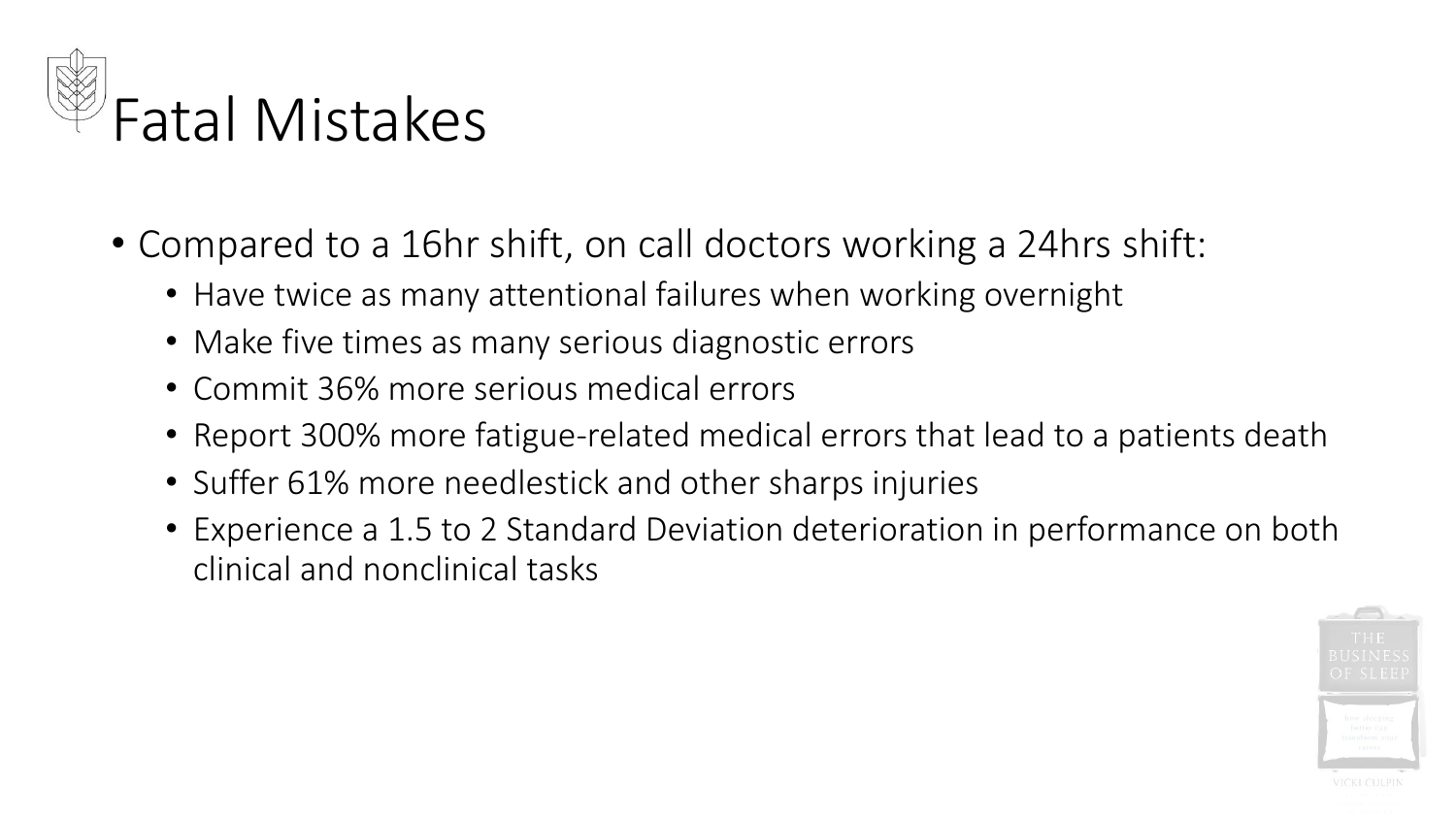

• In 2007, Bill Clinton was interviewed on the US TV Program, Daily Show, and noted:

*"You have no idea how many Republican and Democratic members of the House and Senate are chronically sleep deprived because of the system. I know this is an unusual theory but I do believe sleep deprivation has a lot to do with some of the edginess of Washington today"* 

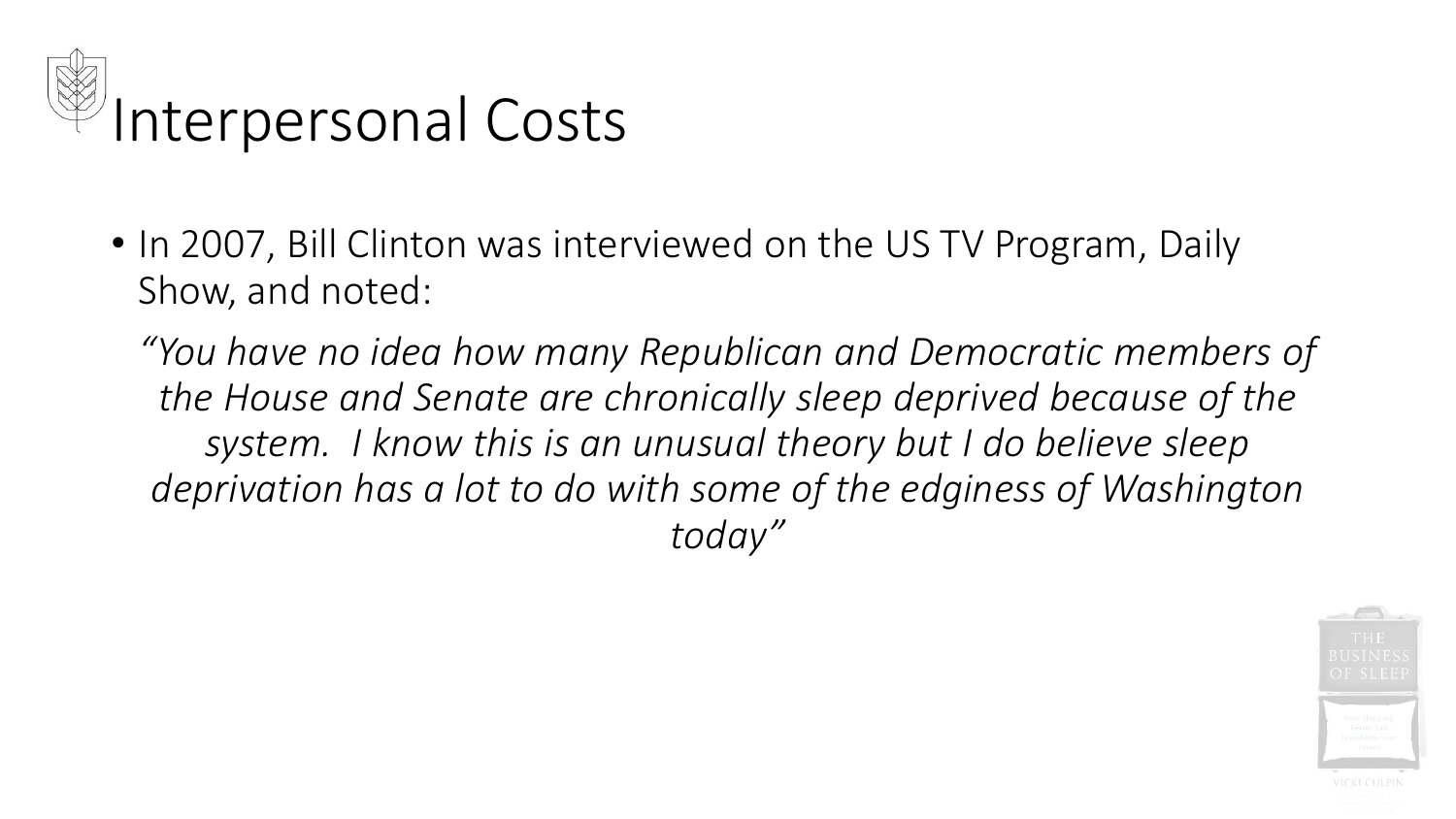

#### Interpersonal Costs

- Negative Biases
	- 'Bad' sleepers have been found to have significantly higher negative biases in how they view the world (see negative events, expect negative outcomes, expect failure and respond poorly to negative mood
	- AND increased depression, anxiety and stress, AND decreased subjective wellbeing
- Quality
	- Only one night of being woken up (four times for 10mins) impacts mood in the same way as a night of only 4hrs sleep
- Amygdala Hijack
	- Link between prefrontal cortex and amygdala missing in sleep deprived individuals

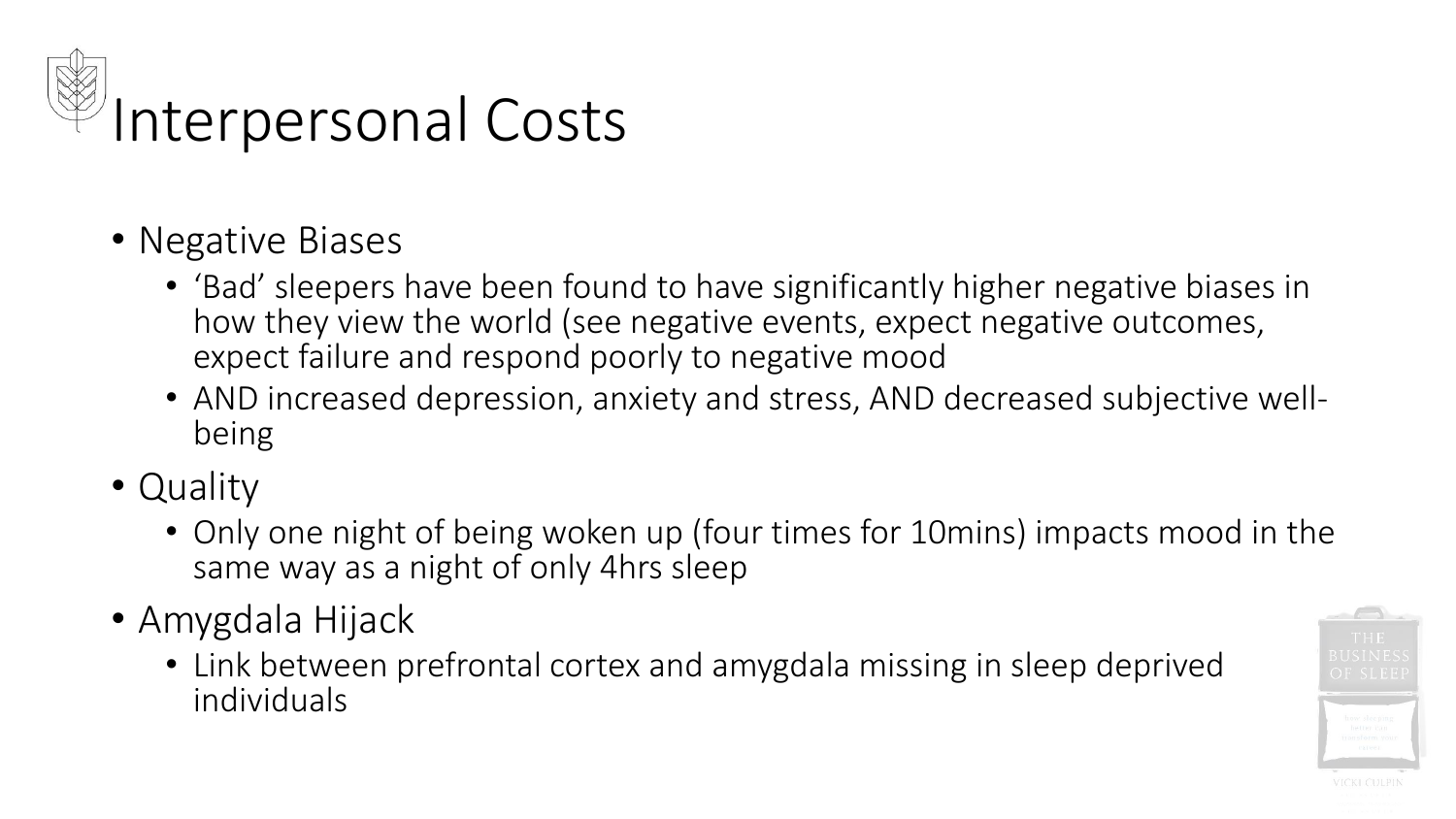

### £25 billion and £36 billion (1.36% - 1.86% of GDP)

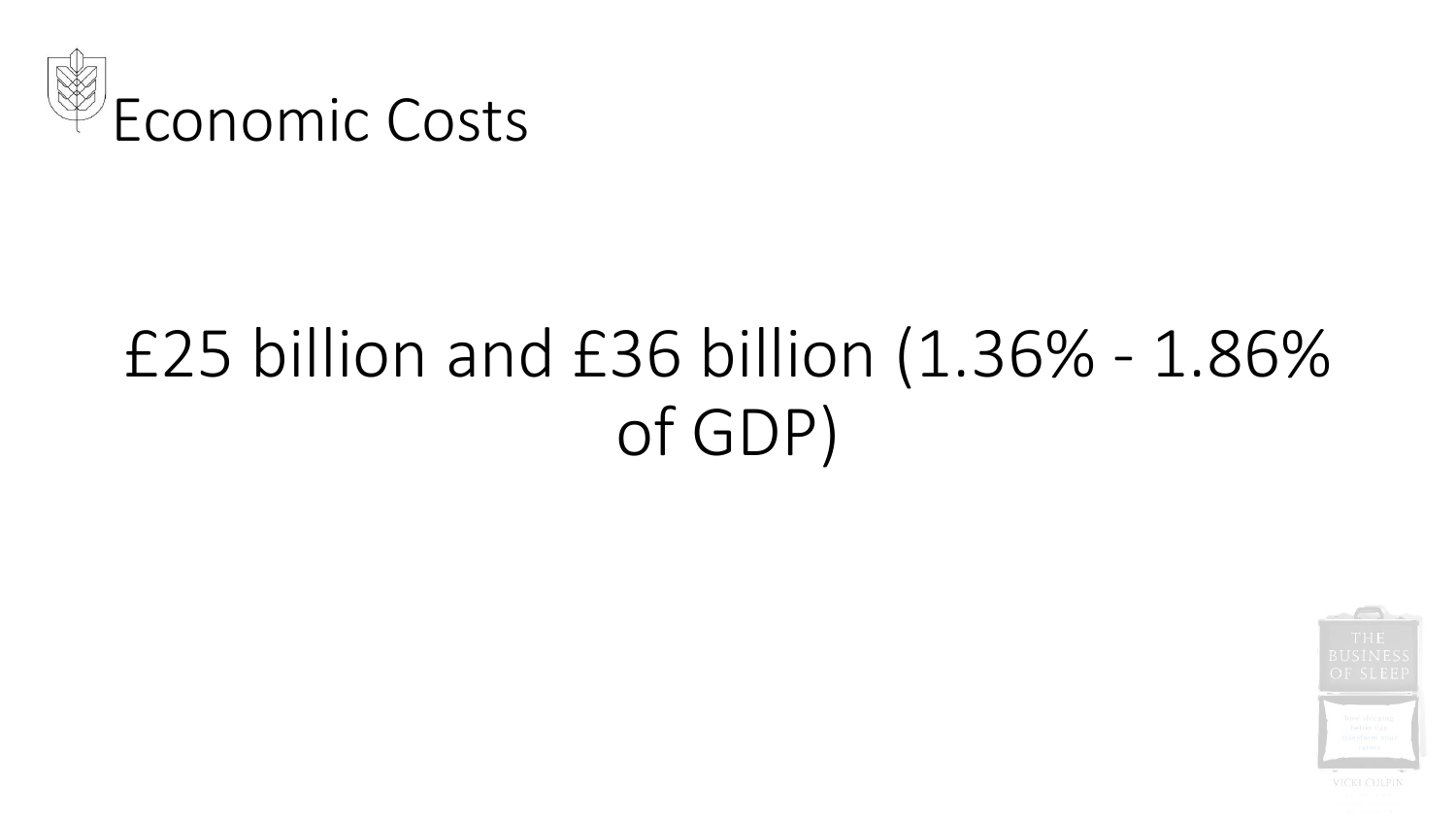

#### S. NATIONAL SLEEP FOUNDATION

#### **SLEEP DURATION RECOMMENDATIONS**



SLEEPFOUNDATION.ORG | SLEEP.ORG

Hirshkowitz M, The National Sleep Foundation's sleep time duration recommendations: methodology and results summary, Sleep Health (2015), http://dx.doi.org/10.1016/j.sleh.2014.12.010

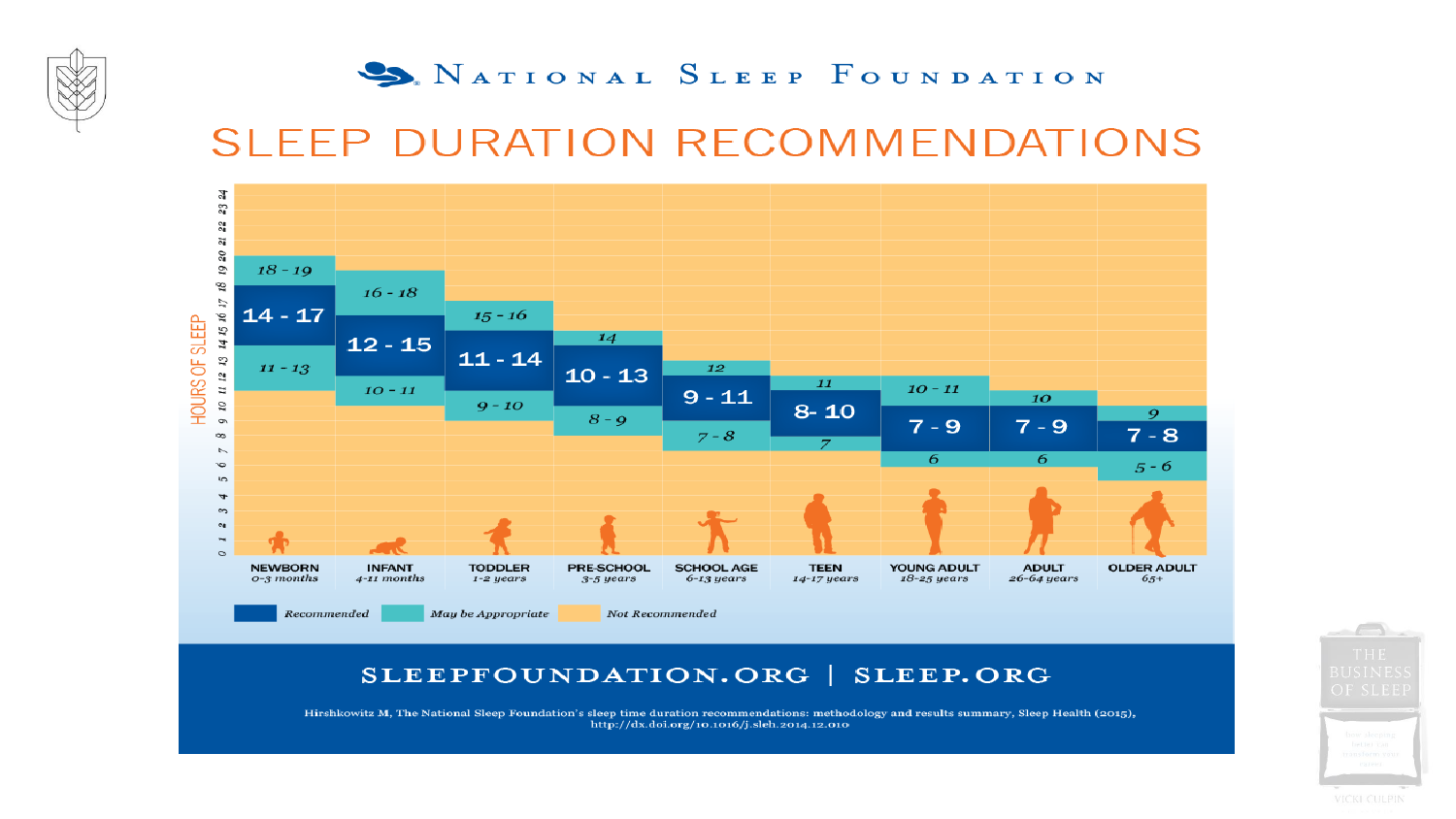

### 16% of the UK workforce sleep for less than 6hrs per night

#### 19% of the UK workforce sleep for between 6hrs and 7hrs per night

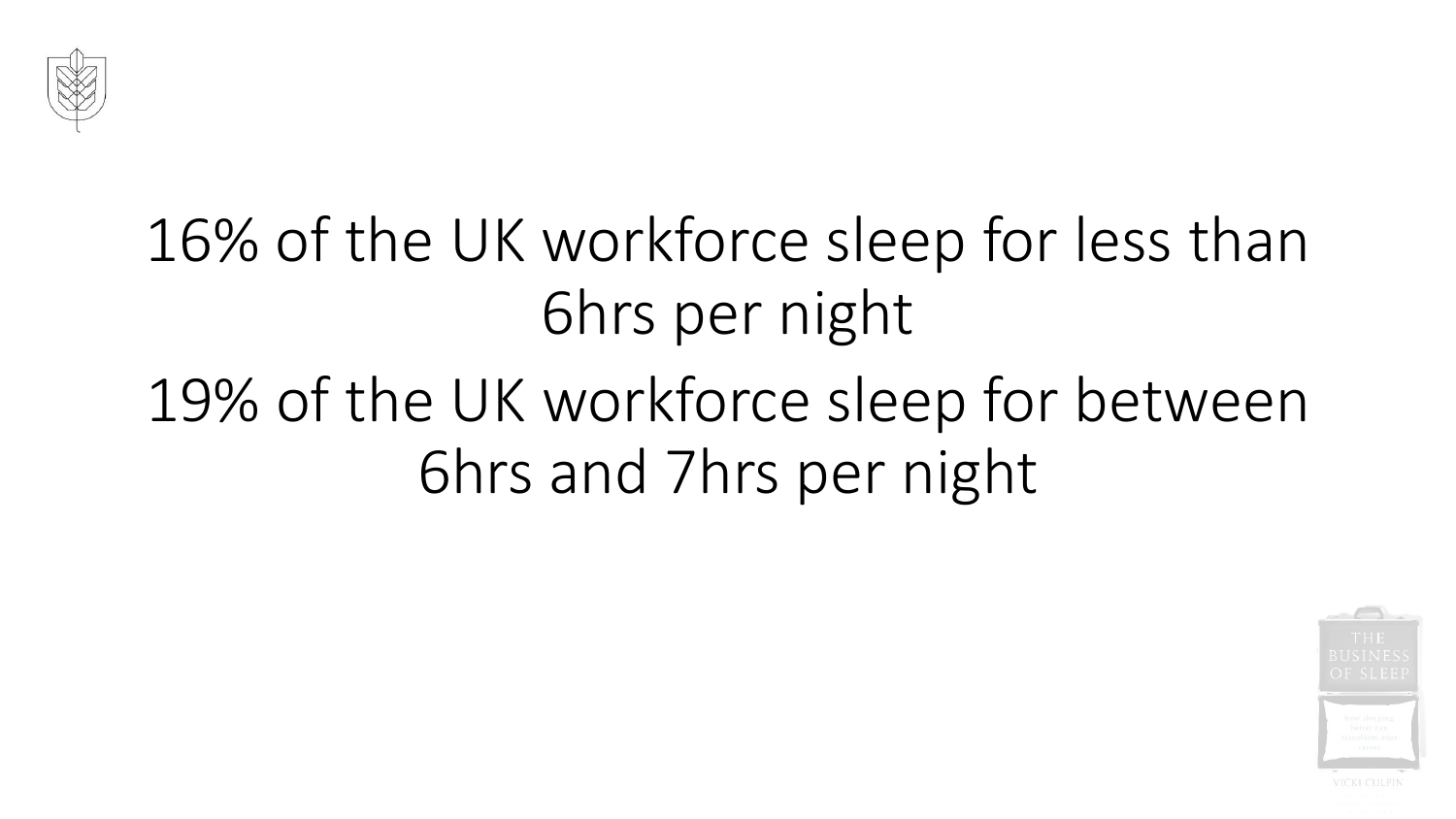



VICKI CULPIN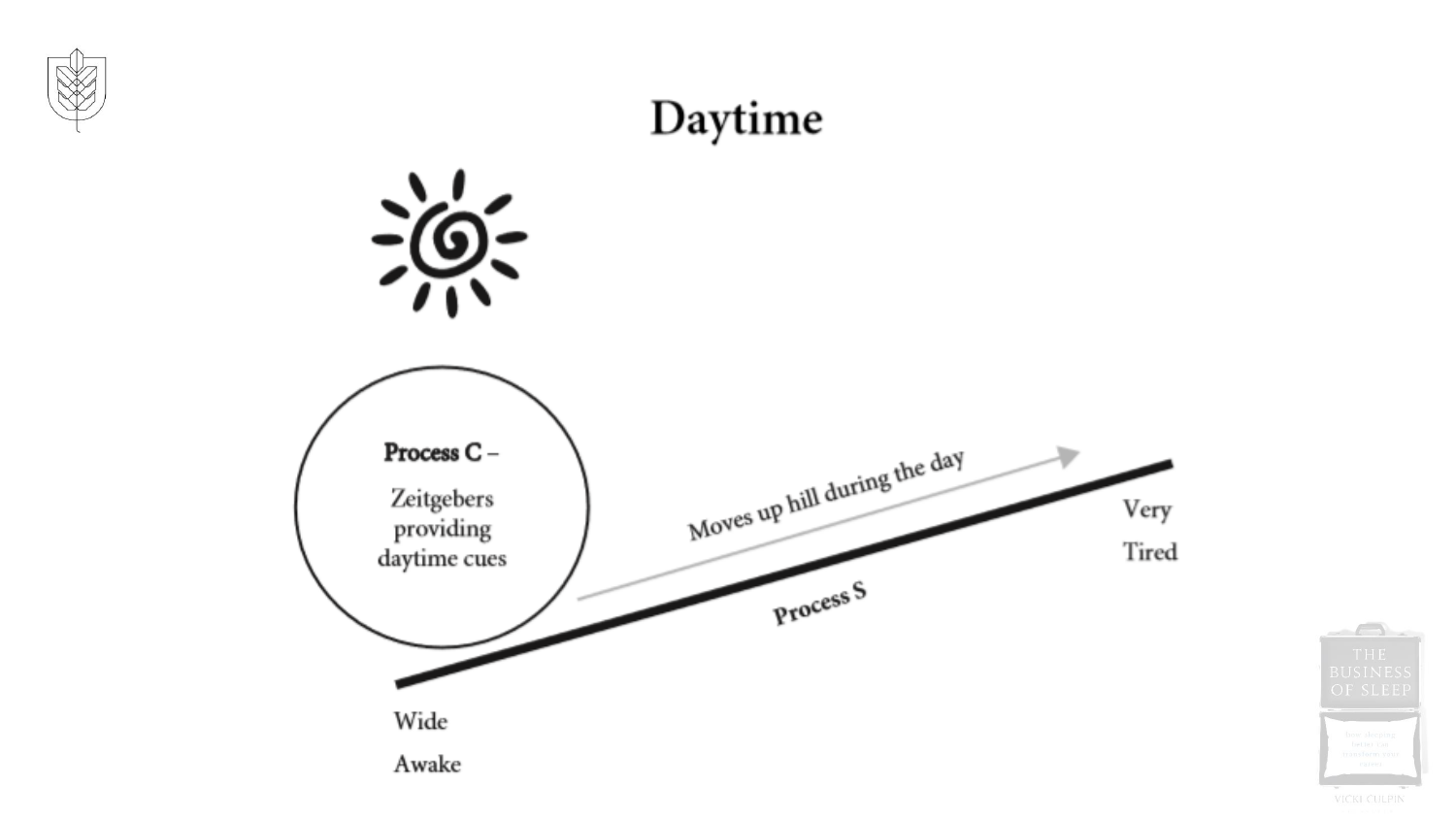

VICKI CULPIN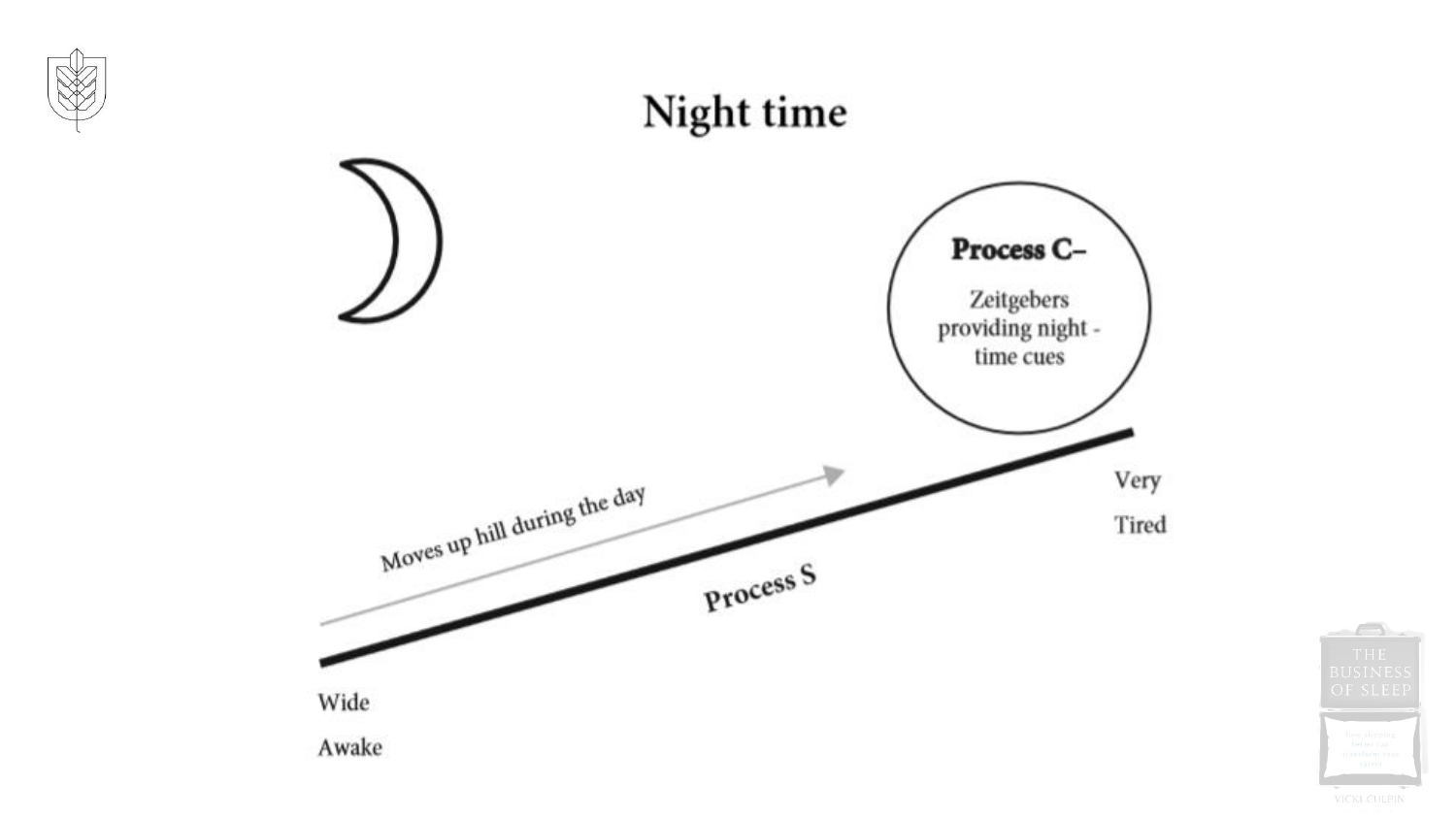



 $\overline{\bigcirc}$ VICKI CULPIN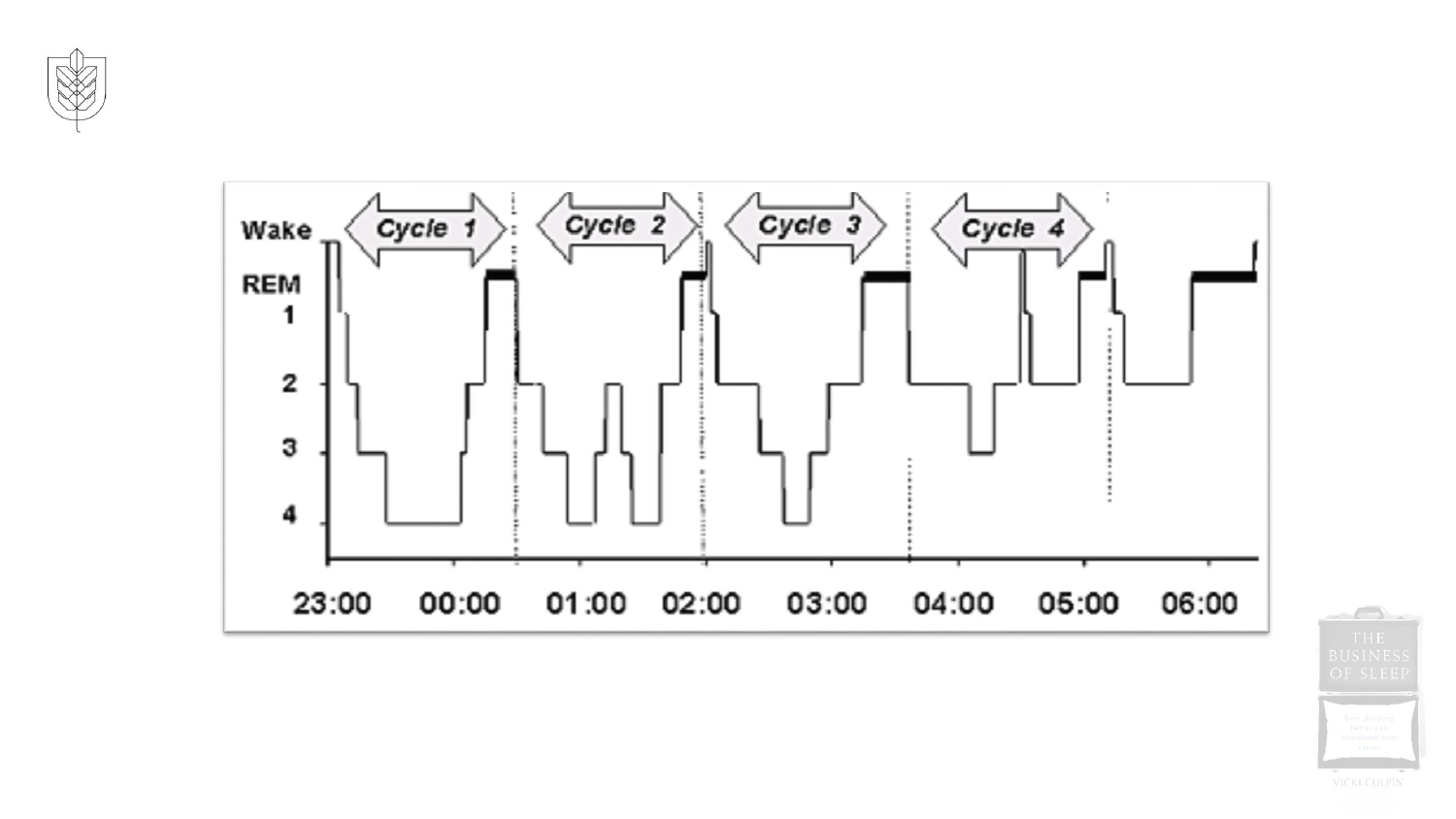

Alertness deficits similar to being drunk Increased negative mood and negative bias Reduction or lack of emotional control Poorer communication skills and empathy Reduction in ability to learn, both knowledge and motor skills

Poorer decision making, lack of innovative and flexible thinking and increased risk propensity

And INCREASED MORTALITY!